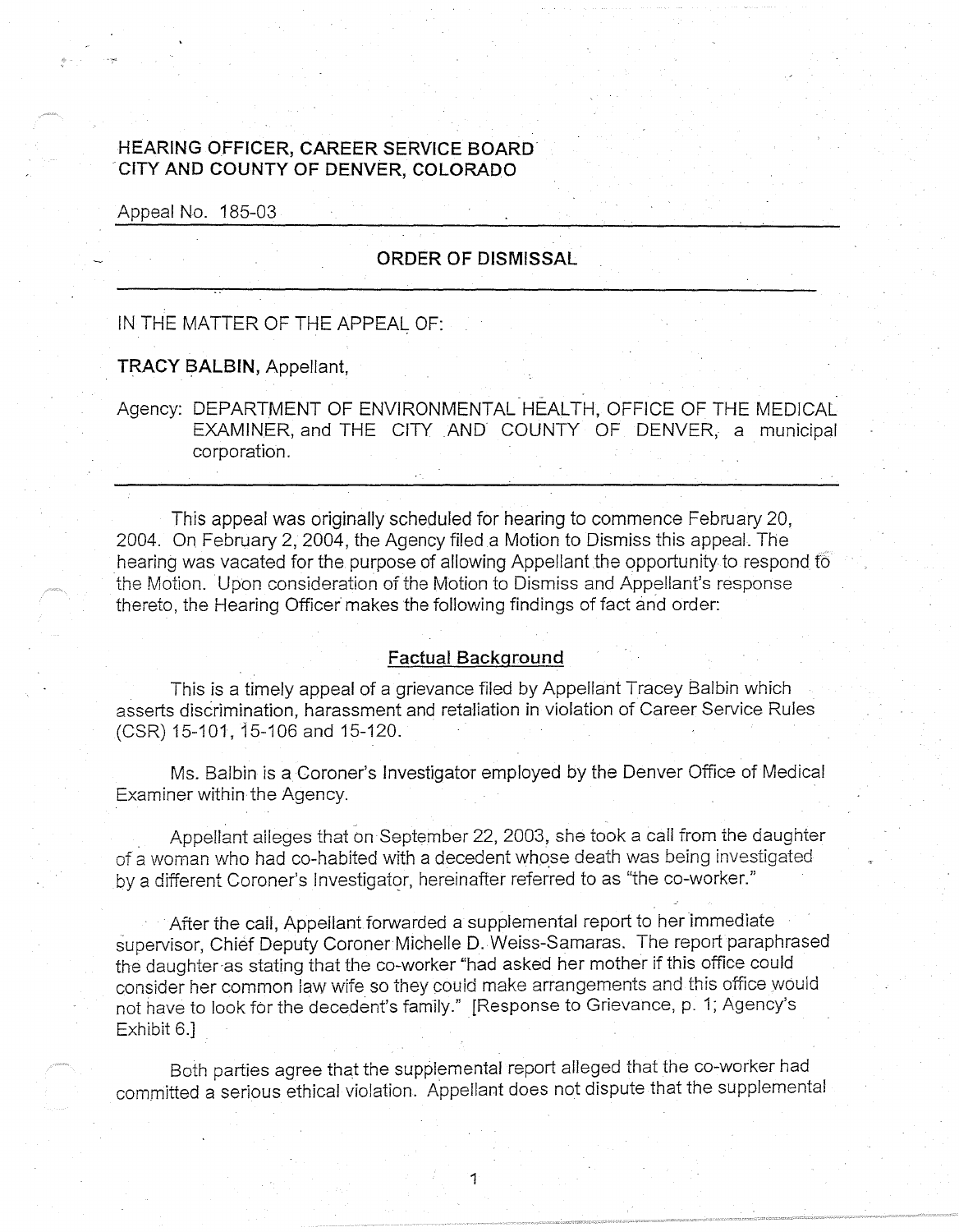report was a permanent official document available to all staff members, and potentially available to other agencies. [Response *to* Grievance dated October 23, 2003, p. 1.]

The day after Appellant filed her supplemental report, Ms. Weiss-Samaras herself interviewed the daughter whose statements were placed at issue in Appellant's · supplemental report. The daughter denied that she had told Appellant the co-worker had tried to persuade her mother to claim a common law relationship. "He was just trying to determine the relationship so he could write it down." [Agency's Exh. 8-1.]

On September 25, 2003, Ms. Weiss-Samaras conducted a taped interview of Appeilant in order to obtain her statement pursuant to Appellant's allegation of unethical conduct by the co-worker. At that interview, Appellant expressed initial reluctance to speak with Ms. Weiss-Samaras in the absence of a specific representative, stating that she feared retaliation from the co-worker and Ms. Weiss-Samaras based upon her previous allegations of unethical conduct against the same co-worker. [Agency's Exh. 10-1, 10-2.] After a short break, Appellant apparently agreed to a substitute representative, and the questioning proceeded. [Exhs. 3-2, 10-3 and 10-5.]

During the interview, Appellant admitted that the daughter had said "no" when Appellant asked if the co-worker had told her mother to claim common law status. [Exh. 10-5, 10-12.] However, "I guess I got the impression ... at the scene, they, for some reason it came up common law status-when it never occurred to them. So someone had to bring up common law status." [Exh. 10-8] A change in the daughter's tone during the conversation caused Appellant *to* think that the co-worker had implied that a claim of common law status would save the Coroner's Office the work of finding the family. [Exh. 10-12 to 10-15.] Based on that impression, Appellant wrote her supplemental report alleging unethical conduct by the co-worker. [Exh. 3-1, 09-22-03 Balbin supplemental report.]

Appellant's supplemental report affirmatively states that the co-worker "had asked her mother if this office could consider her common law wife so ... this office would not have to look for the decedent's family." [Response to Grievance, p. 1.]

On October 10, 2003, Appeilant received a copy of her co-worker's grievance of the ethics investigation stemming from Appellant's supplemental report, and a letter addressed to her that threatened legal action if she "discussed these baseless allegations with other employees" in the future. [Exhs.  $12 - 14$ .]

On October 17, 2003, the Coroner informed the co-worker that he had concluded that "nothing in this [ethics] investigation indicates any wrongdoing on your part." [Exh. 17.]

Both parties agree that the Agency issued a verbal reprimand to Appellant on October 17, 2003, a copy of which Appellant will submit as Exhibit F. The parties disagree as to the reason for the reprimand.

*(*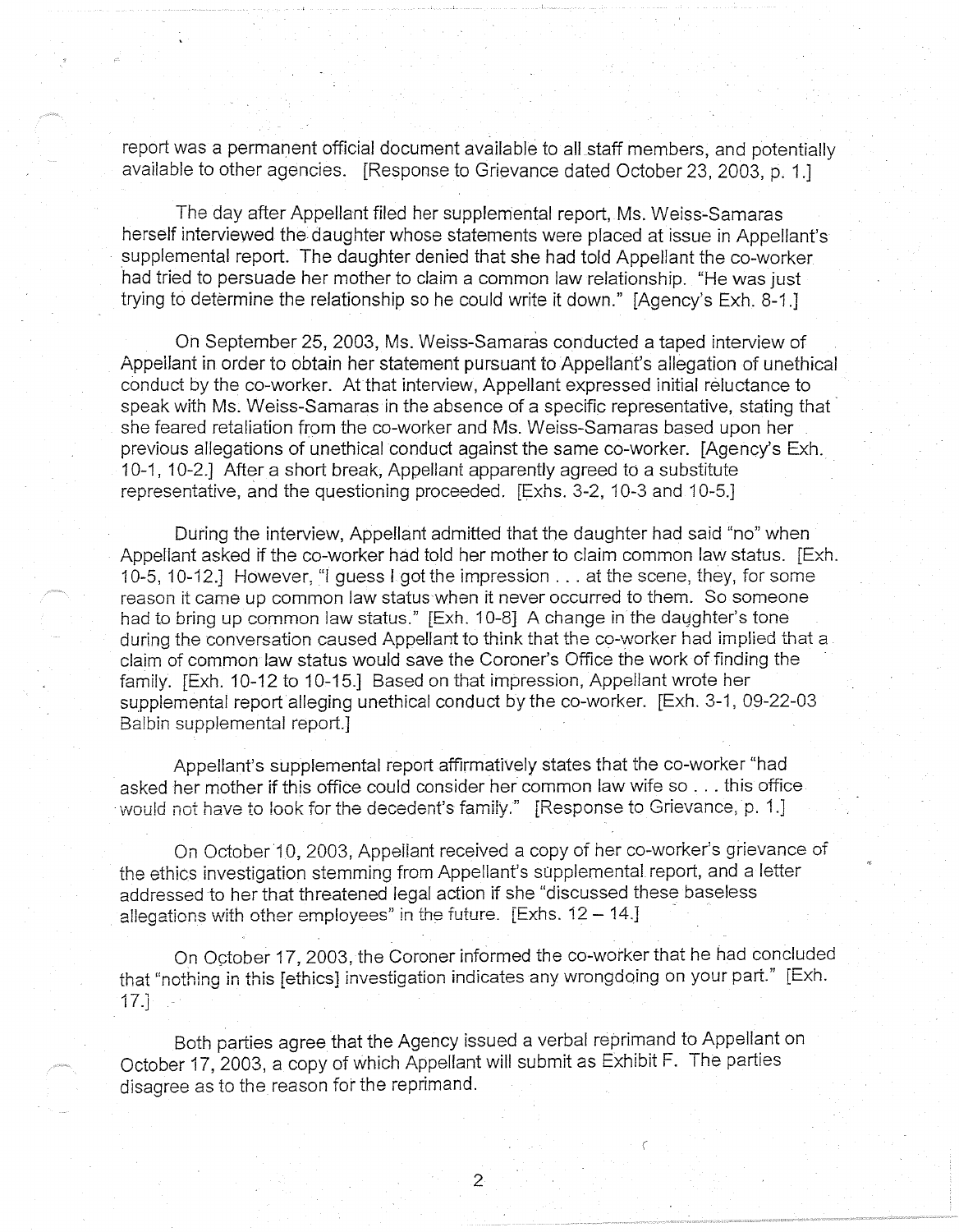) Appellant states that the reprimand was issued "for statements she made during her September 25, 2003 interrogation by Ms. Weiss-Samaras." [Appellant's Response to Agency's Motion to Dismiss, p. 6.] Appellant argues that the verbal reprimand "punished Ms. Balbin for raising valid questions and concerns she had about whether the investigation of [decedent's] common law marriage status and next of kin was adequate." [Appellant's Response to Motion to Dismiss, p. 6.]

The Agency claims the reprimand was issued "due to her failure to accurately note her conversation with [the witness] in her supplemental report." [Agency's Motion to Dismiss, p.  $2, \P 7.1$ 

On October  $17<sup>th</sup>$ , Appellant filed a grievance after learning a week earlier that her co-worker had received information obtained from her interview. The first step grievance alleged harassment, discrimination, and retaliation in violation of CSR 15- 101, 15-106 and 15-120 because of her ethics allegations against her co-worker. In support of the grievance, Appellant alleged that she had been subjected to intimidating and harassing questioning by her supervisor, Ms. Weiss-Samaras, and forced by the last-minute notice to use a representative not of her choosing during the taped interview. Appellant further stated that she was denied the opportunity to review the investigative materials, and that the co-worker was given information from her interview, despite her request for protection from retaliation. The grievance did not allege discrimination based upon sex. [Exh. 2.] On October 29th, her supervisor denied the grievance.

Appellant timely filed a second step grievance on November 6, 2003, asserting the same violations in the same words as the original grievance. The Chief Medical Examiner denied that grievance on November 14, 2003. This appeal followed on November 24, 2003.

The appeal repeated its assertion that the conduct of the investigation violated CSR 15-101, 106 and 110, and specified that the appeal was based upon the "Response to Second Step Grievance / Discrimination on the basis of Sex/ Harassment & Retaliation." Thus, the appeal raised for the first time an allegation of sex discrimination, but repeated the claims of harassment, discrimination and retaiiation on the basis of Appellant's whistleblower activity.

The sex discrimination allegation was not first presented to the Agency in the form of a request to investigate the asserted harassment as required by CSR 15-103.

The grievance appeal and discrimination claims contained in the appeal are supported by ailegations that the Agency conducted a discriminatory and retaliatory interview with Appellant because she had "attempt[ed] to correct serious errors in a 'next of kin' determination". The appeal further asserts that the Agency improperly furnished information from her interview to the accused co-worker, causing the coworker to send her a letter threatening legal action. The appeal requests as remedies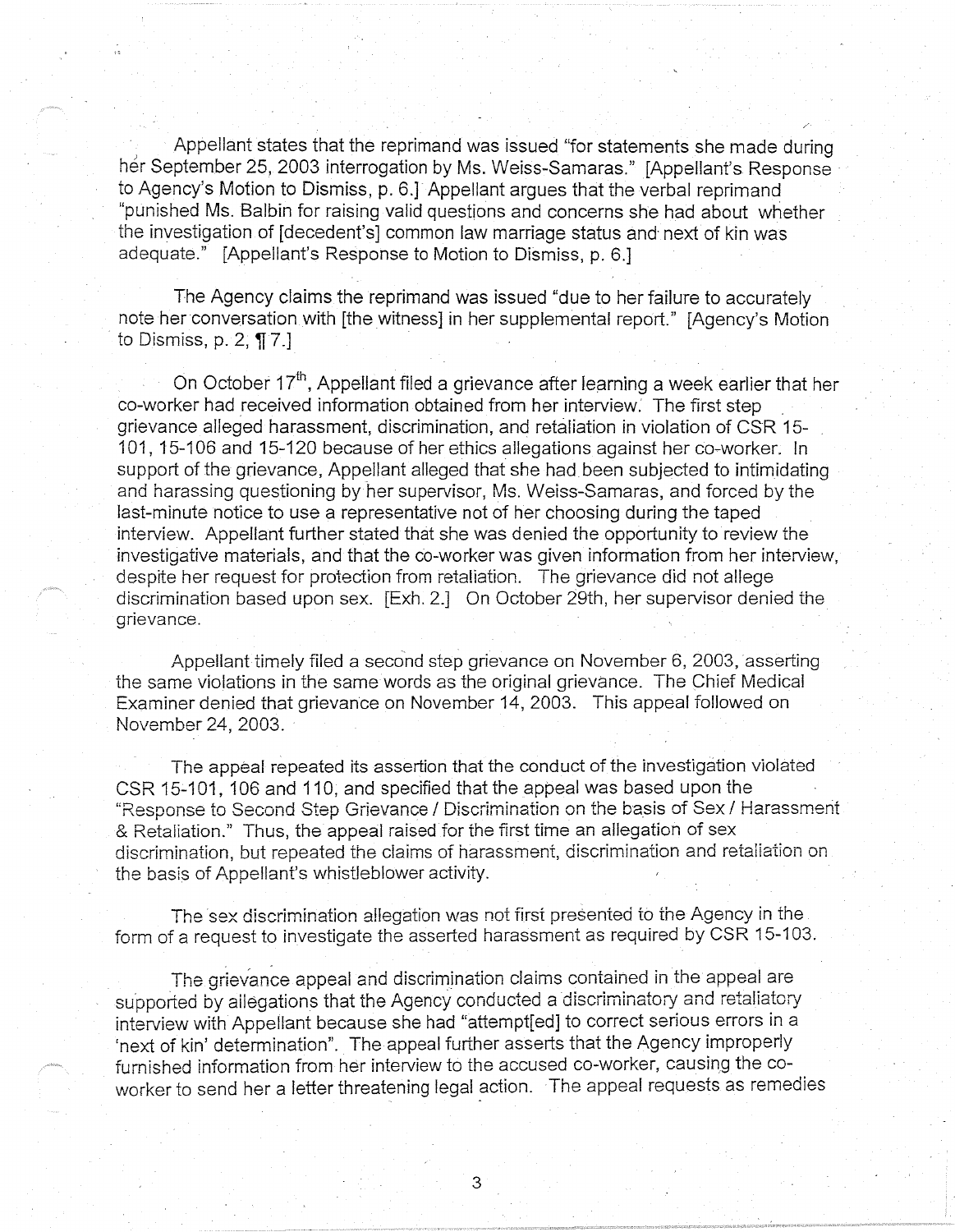the cessation of harassment and disparate treatment, a transfer, and an impartial investigation into her allegations of unethical conduct.

#### **Discussion**

## I. Agency's Motion to Dismiss

The Agency has moved to dismiss the appeal on the ground that Appellant has failed to meet her burden of proof as to the discrimination, harassment, and retaliation claims. The Agency also argues that the Hearing Officer lacks jurisdiction under CSR  $2-104(d)$  to grant any of the requested remedies since our authority is limited by City Charter to "affirming, modifying, or reversing the administrative action appealed." If the appeal is not dismissed in its entirety, the Agency requests that the Hearing Officer exclude Appellant from presenting evidence based on her failure to comply with the order to respond to the Agency's Motion for a More Particular Statement.

In response, Appellant argues that the Motion to Dismiss is in essence one for summary judgment, and that genuine issues of material fact exist that would be resolved by a hearing on this appeal. . Appellant asserts that an evidentiary hearing would allow her to prove that her allegations of unethical conduct were true, that she was treated differently than the co-worker based on sex during the investigation into the ethics issue, and that she has asserted a prima facie case of retaliation and sex discrimination. Finally, Appellant asserts that the Hearing Officer has jurisdiction to rescind the verbal reprimand issued on October 17, 2003.

II. Jurisdiction Under Career Service Rules

Under the limited jurisdiction provided in the Career Service Rules, a hearing· officer has jurisdiction only of appeals of actions set forth in CSR 19-10. Here, Appellant has invoked jurisdiction under 19-10 (d), "Grievances resulting in rules violations," and under CSR 19-10 (f), "Harassment or discrimination."

1. Appeal of Grievance under CSR 19-10(d)

The grievance underlying this appeal claims discrimination and harassment in violation of CSR 15-101 and 102, and retaliation in violation of CSR 15-106 for making a report of unethical conduct.

Appellant asserts that the first violation occurred on September 25, 2003, the date of her interview. However, Appellant's failure to file a grievance within ten days of the interview deprives the Hearing Officer of jurisdiction under subsection (d) to consider the issue of whether the interview itself was in violation of CSR rules.

Appellant asserts that she learned of the second violation on October 10, 2003, when she received the co-worker's letter threatening legal action if Appellant repeated her allegations against him to other employees. While the first step grievance filed on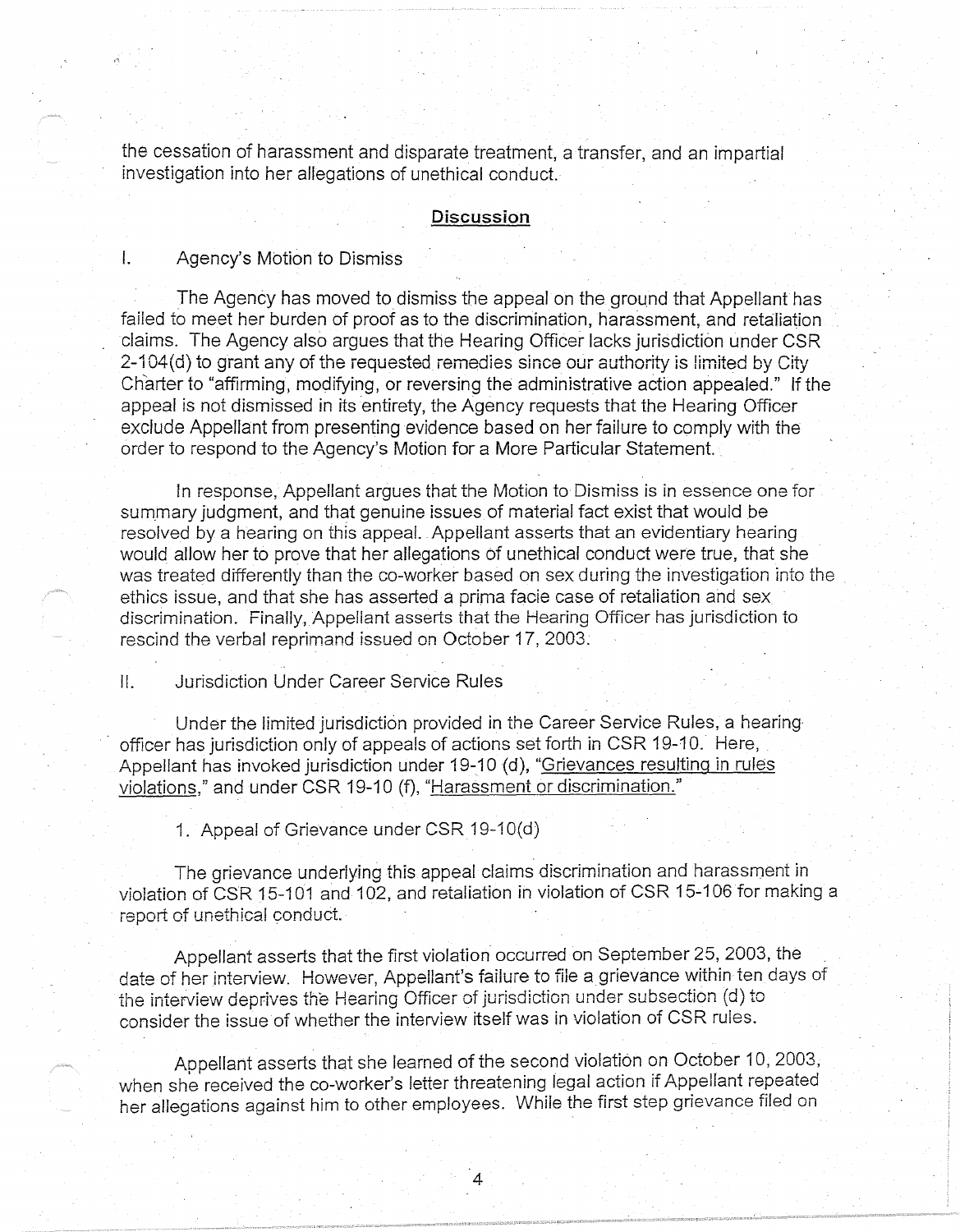October 17<sup>th</sup> was timely, the co-worker letter is not an administrative action within the meaning of CSR 15-101, 106 or 120. The letter is alleged to be co-worker harassment based upon her whistleblowing activity. However, Appellant cannot avoid the requirements of 15-103 to report the harassment by filing the appeal under CSR 19-10 (d) as a grievance appeal rather than a direct appeal under 19-1 0(f). A complaint of harassment or discrimination is necessary in order to allege that a supervisor's failure to take action was in violation of the Code of Conduct. Such a result would also deprive the Agency of the opportunity to investigate the charge and to correct any prohibited behavior. Thus, Appellant's failure to comply with CSR 15-103 renders the claims related to the co-worker letter premature based upon the absence of an administrative action or inaction that violated the Career Service rules. Therefore, the Hearing Officer lacks jurisdiction to hear the appeal of the grievance under CSR 19-10(d).

2. Appeal of Harassment or Discrimination under 19-10(f)

Under CSR 19-10(f), "[t]he disposition by a supervisor or other appropriate office of a complaint of harassment or discrimination may be appealed if such disposition has not resulted in stopping the prohibited behavior."

The appeal under subsection (f) asserts that Appellant has been subjected to a sex discrimination, harassment and retaliation for whistleblower activities based upon two cited incidents: 1) her treatment as a witness in the investigation into her ethics complaint against her co-worker, and 2) the co-worker's letter threatening legal action. [Appea], ¶4.] Appellant requests as relief "cessation of the harassment and disparate treatment, transfer to a different agency under a different supervisor, and completion of a fair, objective and impartial investigation into the allegations of ethical violations I raised." [Appeal, 1[ 5.]

Appellant's Prehearing Statement asserted, that her verbal reprimand on October  $17<sup>th</sup>$  was also in violation of the same Career Service rules. However, since that claim was not made a part of either step of the grievance process or her appeal, in spite of .Appellant's contemporaneous knowledge of its issuance, it is not properly raised as an issue herein. Moreover, a verbal reprimand cannot be grieved or appealed under CSR 6-40(C)

Subsection (f) requires the filing of an appeal within ten days after an employee reasonabiy suspects that a hostiie environment is caused by discrimination. A hostile environment is by nature cumulative, and thus does not become actionable until it becomes so severe and pervasive that it affects a term, condition or privilege of employment. Harris v. Forklift Systems, Inc., 510 U.S. 17 (1993); see also Katz v. Dole, 709 F.2d 251 (4<sup>th</sup> Cir. 1983). An appellant may raise in support of a harassment daim all related acts in an ongoing series of acts directed against the employee. See Taresian v. Carr Division of TRW. Inc., 407 F.Supp 336, 339-340 (D.Mass. 1976), and Scott v, Claytor, 469 F.Supp. 22 (D.D.C. 1978).

5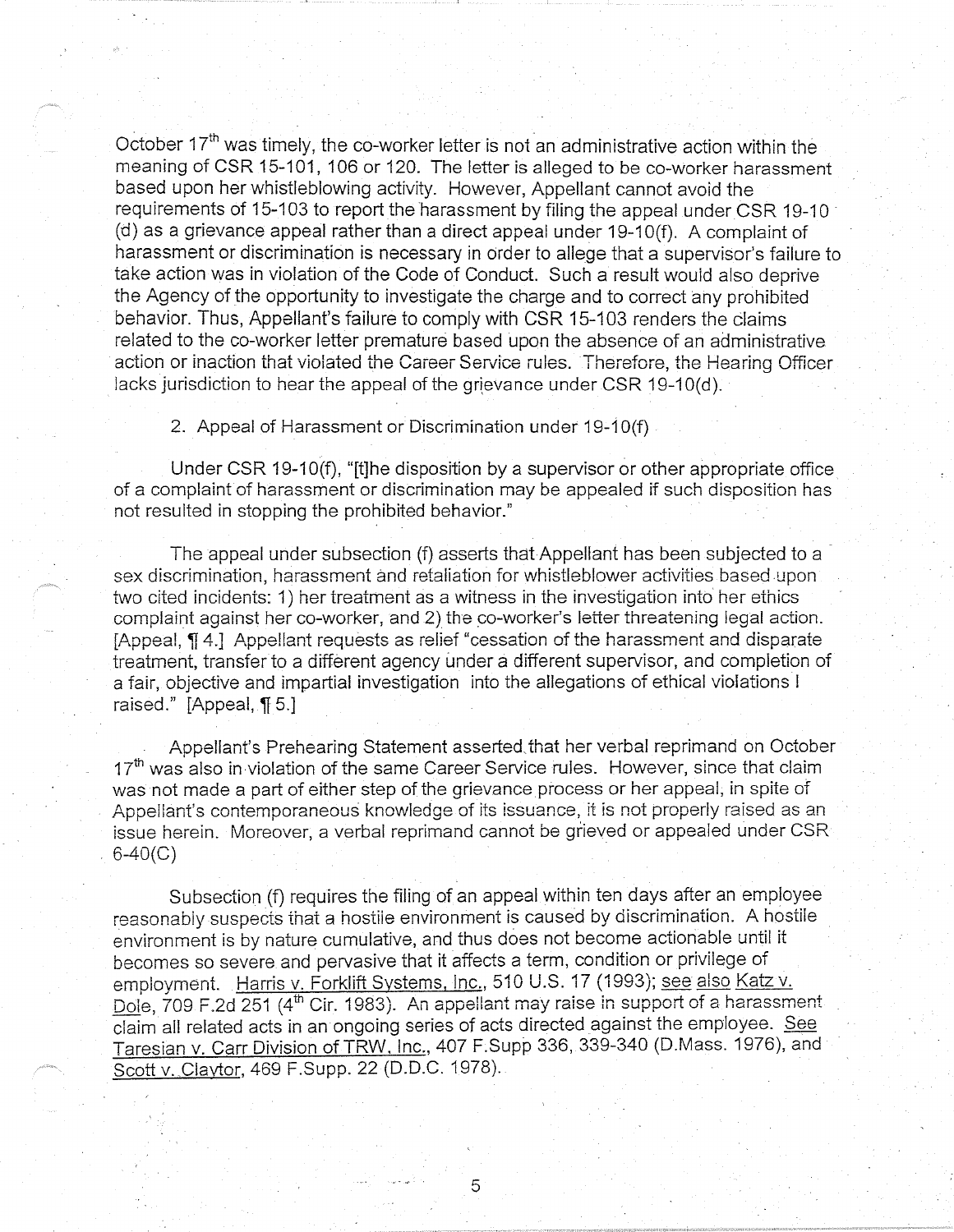### A. September Interview

While Appellant's failure to grieve her September interview deprives the Hearing Officer of jurisdiction to hear that claim under subsection (d), that incident may still be used to support her claim under subsection (f) that she suffered harassment and \_ discrimination under a hostile work environment theory if relief can be granted under the Career Service rules.

The interview in question did not give rise to any administrative action subject to the Hearing Officer's jurisdiction. See CSR 16-40(C). Appellant asserts instead that the interview was a part of an ongoing series of hostiie events stemming from her ethics charge against her co-worker. In the light most favorable to Appellant, Ms. Balbin first reported the harassment by means of her first step grievance on October 17<sup>th</sup> and the second step grievance on November  $6<sup>th</sup>$ . The administrative action being appealed is the November  $14<sup>th</sup>$  failure of the Agency official to grant the relief requested in the grievances.

A review of the interview transcript fails to support Appellant's claim that she was subjected to hostile or abusive questioning, or that her treatment during the investigation was discriminatory. The interview was taped for the express purpose of allowing Appellant to review the transcript for accuracy. [Agency's Exh. 10, p. 1.]' The interview questions themselves were not aggressive or hostile in nature, and Appellant's responses did not appear to indicate that she was reacting out of fear or intimidation. Ms. Balbin gave sometimes lengthy answers to the questions, expressed her opinions freely, and sometimes asked her own questions regarding past office and discipline -practices.

Due process does not require procedural safeguards such as representation at an interview until there is a reasonable belief that an investigatory interview will result in disciplinary action. National Labor Relations Board v. Weingarten, Inc., 420 U.S. 251 (1975.) An employee who is the subject of an investigation faces potential discipline or change of status, and thus has a corresponding need for documents, witness statements, and the time to prepare a response to the charge in order to exercise his right to a hearing conforming with due process prior to the imposition of discipiine. Cleveland Board of Education v. Loudermill, 470 U.S. 532, 542 (1985).

Appellant claims in her grievance that she was denied the representative of her choice at her interview. As a witness rather than the target of the investigation, Appellant was not entitled to procedural due process during her questioning. Although Appeiiant was not permitted her first choice of representative, she apparentiy consented to the use of another representative after making "some phone cails [to] see if that will work for me," since the transcript indicates that the offered representative was present during the interview. [Agency's Exh. 10, pp. 3,  $12-15$ .]

Appellant has not alleged any basis for a finding of discrimination, harassment, or retaliation by the conduct of the September interview of Appellant. The complete

6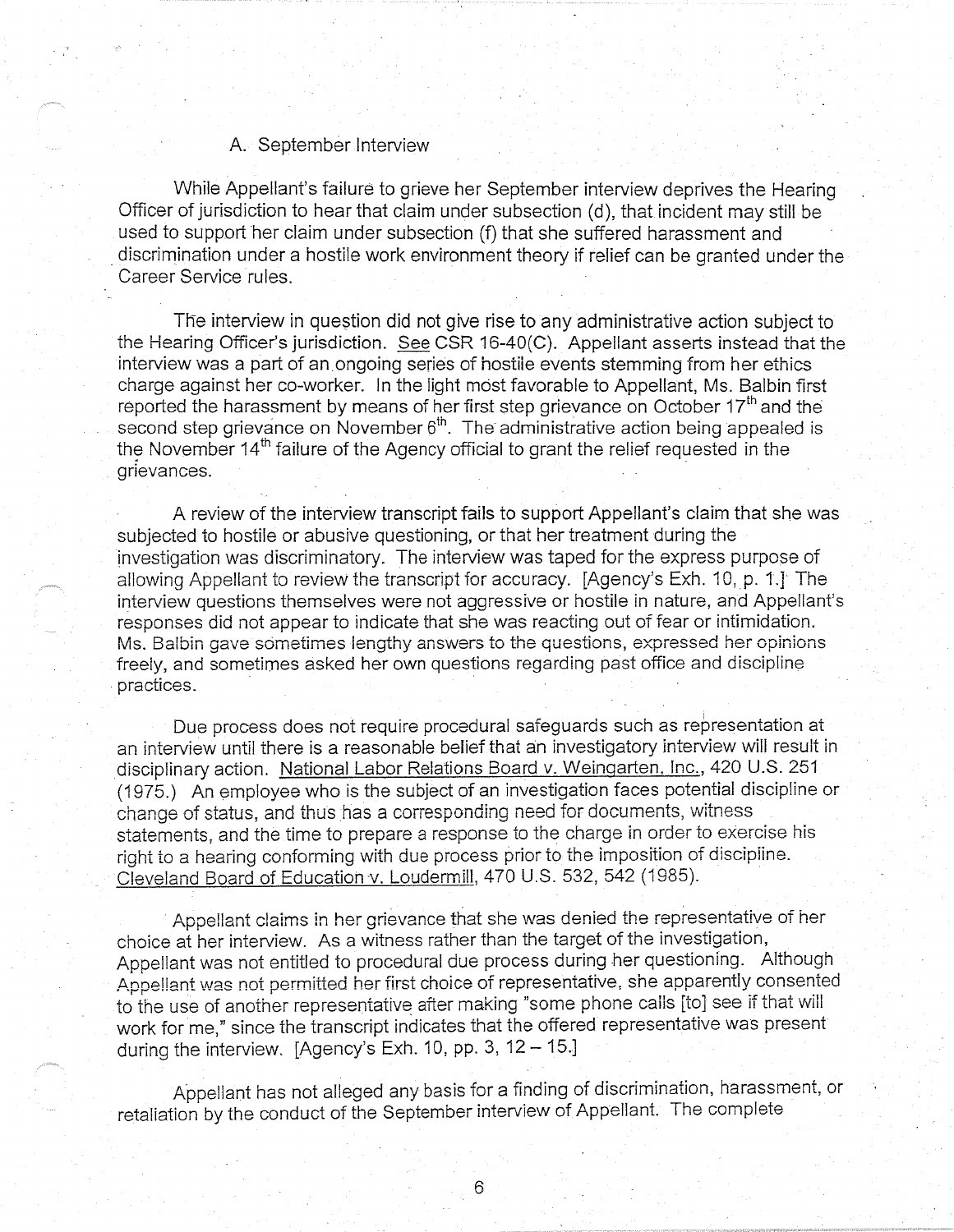transcript fails to demonstrate any discriminatory actions during the interview. Thus, this incident by itself cannot support a claim of harassment or discrimination under subsection (f).

### B. Co-Worker Letter

The second incident cited in support of the appeal under subsection (f) is the coworker's letter notifying Appellant that he may pursue legal action as a result of her statements to fellow employees that he had committed unethical conduct. Appellant argues that the Agency's release of the information to the co-worker was an act of retaliation for her ethics charges. [Appeal,  $\P$  4.] The Agency argues that the coworker's letter to Appellant was neither threatening nor humiliating, and that it was not distributed throughout the office.

As the target of the investigation, the co-worker was entitled to notice of the charges against him, requiring the Agency to provide him with specific information sufficient to allow him to prepare his response. As a witness, Appellant had no such right. Appellant has not asserted any evidence that the Agency was motivated by a desire to retaliate in providing this information to the co-worker, and none appears in the record.

While Appellant asserted a fear that the co-worker would retaliate against her during the interview, she did not ask Ms. Weiss-Samaras to shield her as the source of the ethics claim. [Exh. 10-2.] The public nature of her allegation would have made such a request ineffectual.

It is clear from the record that the co-worker's letter was motivated by Appellant's claim in a "permanent official document" that the co-worker had committed unethical acts. [Agency's Exh. 3, p. 1.] Based on Appellant's actions, the co-worker responded to the charge, and sent Appellant a copy of his response, along with a cover letter in which he served notice to her that further "baseless" statements by Appellant may lead to legal action. On its face, the letter appears to be motivated solely by a desire to protect his reputation with his fellow employees. Appellant has faiied to present any argument that the letter was motivated by her sex, or that the Agency caused or contributed to the sending of the letter in retaliation for her ethics complaint.

More importantly, Appellant has not alleged that the letter constitutes an administrative action that may be affirmed, modified or reversed by the Hearing Officer under CSR 2-104(d).

#### 3. Retaliation

Appellant also alleges that the two above incidents established retaliation for her report of unethical conduct, in violation of CSR 15-106.